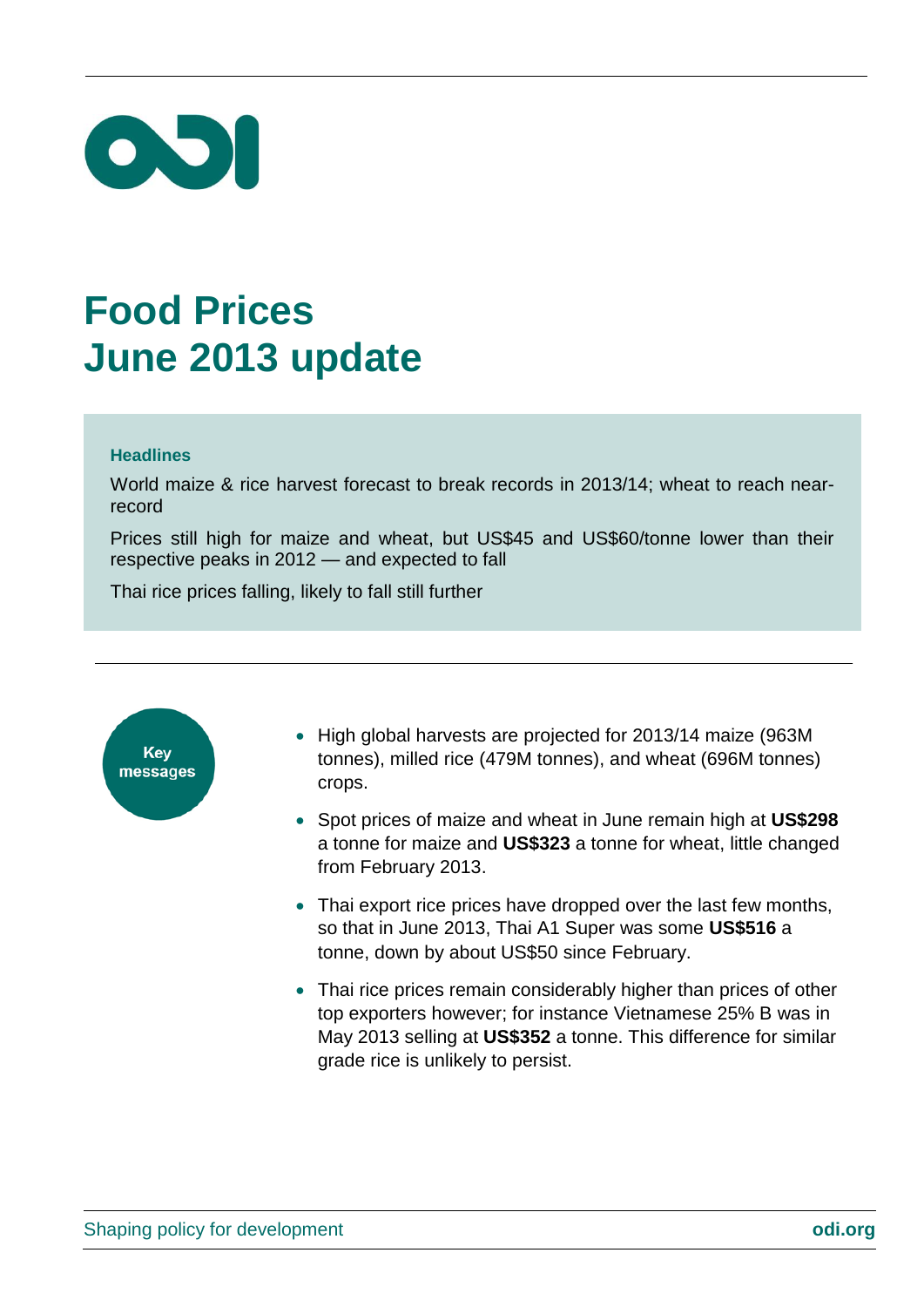## **Contents**

| <b>Recap from earlier updates</b>                  | $\overline{\mathbf{2}}$ |
|----------------------------------------------------|-------------------------|
| Key developments since May 2013                    | з                       |
| Supply: prospects for harvests                     | 3                       |
| <b>Maize</b><br>Wheat<br><b>Rice</b>               | З<br>5<br>6             |
| Cereals prices on world markets                    | 7                       |
| Annex: Long term relation of maize to wheat prices | 10                      |

## <span id="page-1-0"></span>**Recap from earlier updates**

- Prices of maize and wheat, which were falling from early 2011 owing to good harvests, rose sharply by US\$65 and US\$80 a tonne in July 2012, largely owing to drought in the US Midwest which knocked 100M tonnes off US maize harvest estimates by mid-August 2012.
- Good harvests of maize and wheat from the Southern Hemisphere in early 2013 have allowed maize and wheat prices to ease back from the highs of September 2012.
- Rice prices have been high but stable. Prices for rice from India and Vietnam are falling and are now well below the Thai benchmarks. Increasingly, their exports are overtaking those from Thailand.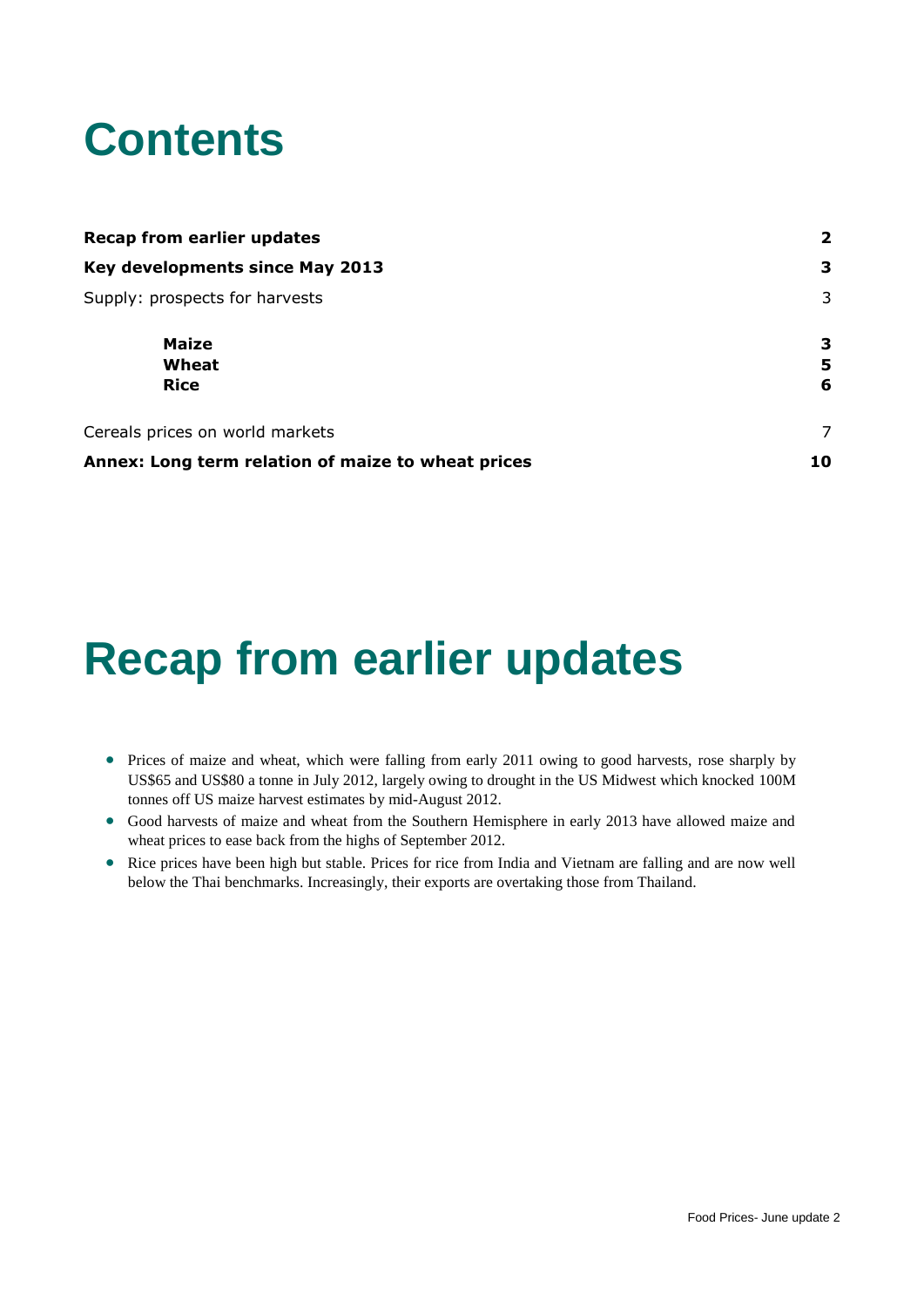# <span id="page-2-0"></span>**Key developments since May 2013**

## <span id="page-2-1"></span>**Supply: prospects for harvests**

Large cereals harvest expected

Given the high levels of cereals prices in 2013, farmers across the world are expected to plan for increased output this marketing year (May 2013 to April 2014). Harvests should exceed consumption, so that stocks will be rebuilt. Globally, maize, rice, and wheat production combined is expected to rise from 1.98 billion tonnes to 2.14 billion tonnes —see Figure A.

## **Figure A: World maize, rice, and wheat production and consumption, 2005/06 to 2013/14 projection**



<span id="page-2-2"></span>*Source: Data from USDA FAS. Note: Rice is expressed on a milled basis*

#### **Maize**

Forecast global maize harvest a new record

World maize harvests for the new marketing year (May 2013 to April 2014), at **963M** tonnes, are projected to be some 107M tonnes higher than MY 2012/13, allowing for some rebuilding of stocks — by around 28M tonnes, see Figure B.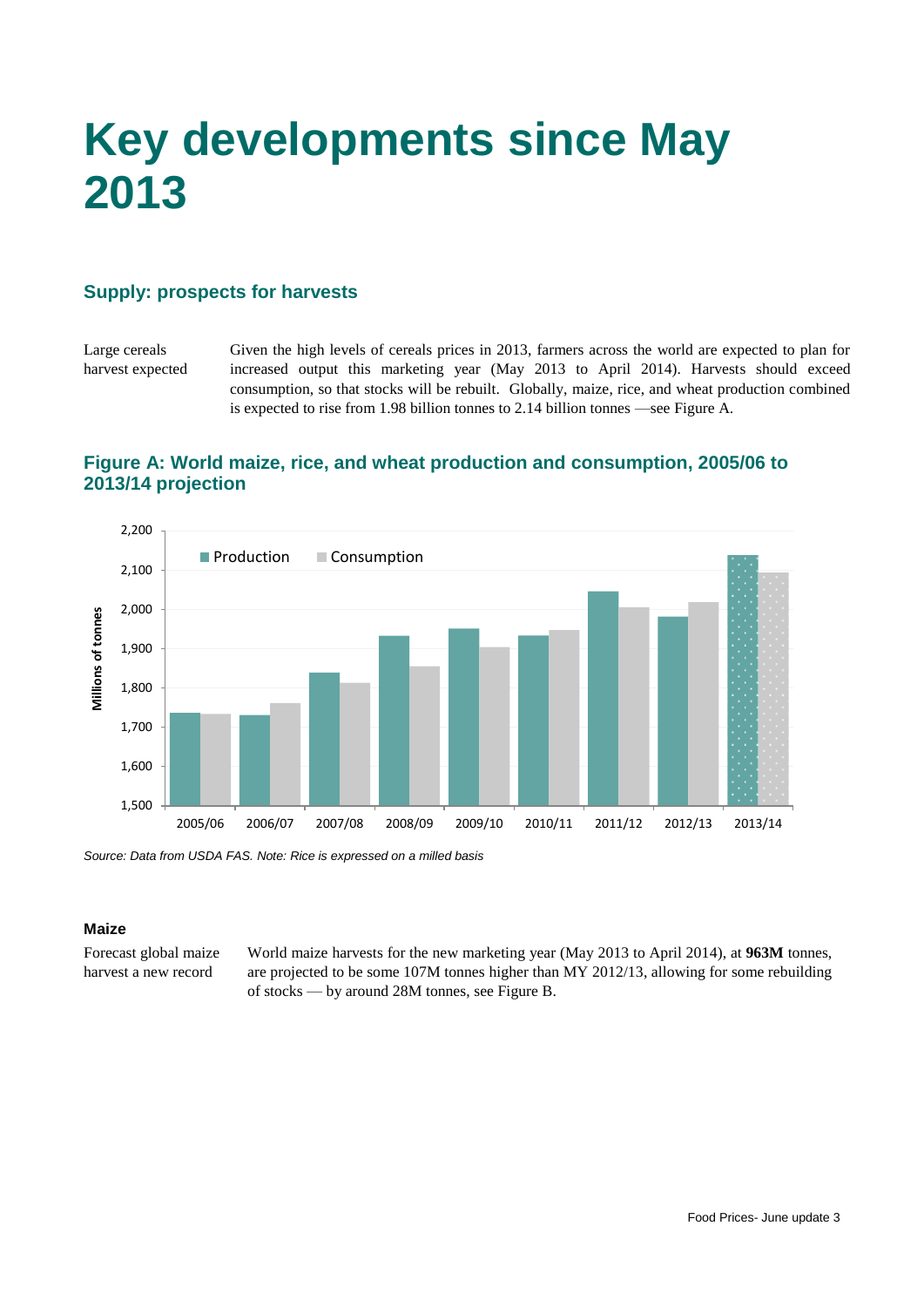

## **Figure B: World maize production, consumption, trade, ending stocks and stock ratios, 2005/06 to 2013/14 latest projection**

*Source: Data from USDA WASDE and USDA FAS. Note: STUR is the Stock-to-use ratio, expressing ending stocks as a percent of total consumption. Trade is calculated as an average of imports and exports.*

United States maize production for  $2013/14$  is expected to be some 82M tonnes higher than in  $2012/13$  — see Figure C. Very large areas are expected to be planted, up to 36M ha, an area not seen since WWII — see Figure D. Yields are also expected to be high, the third highest ever. While higher prices are the main incentive for this strong farmer investment, public subsidies to crop insurance further encourage production —see Box A for more detail.



## **Figure C: USA maize production, consumption, exports, ending stocks and stock ratios, 2005/06 to 2013/14 latest projection**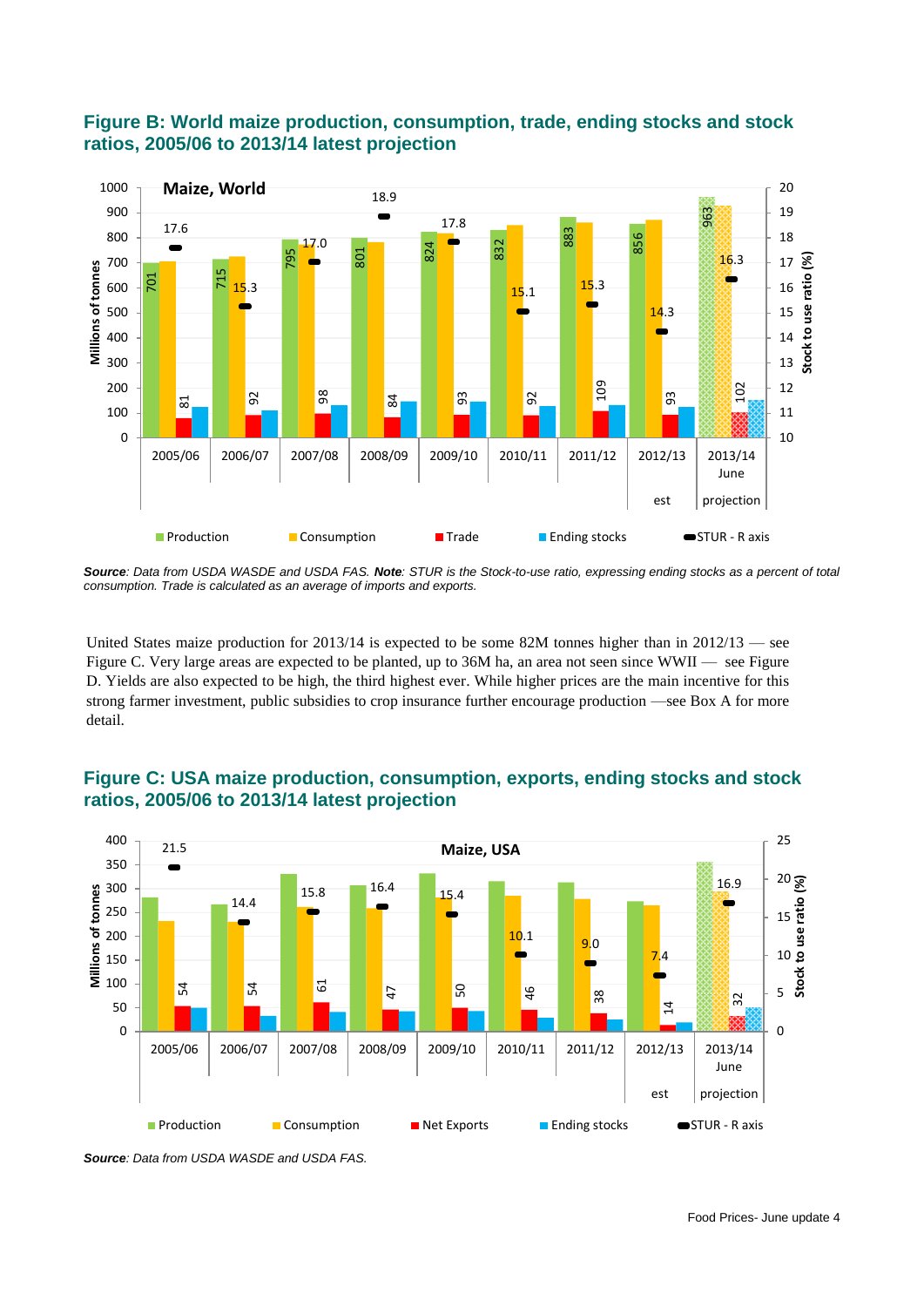#### **Box A: Subsidised crop insurance in the United States**

Crop insurance is an important safety-net and risk-management tool for farmers; but in the US where it is heavily subsidised, it comes at considerable cost to the taxpayers. Following the 2012 drought in the US Midwest crop insurance payouts to maize and soybean farmers totalled US\$12.7 billion. The government covers two-thirds of premiums and most insurance payouts, which are currently unlimited and not means-tested (EWG, 2013). The subsidies offered on insurance premiums prompt many farmers to cover both yield and price risks. This results in many farmers being compensated for losing harvest at prices that have been hiked by the disaster, rather than prices as they might have been in a normal season.

*'… crop insurance as it is currently structured and marketed is a bloated, taxpayer-funded income support program that in many cases allows growers, particularly the industrial–scale operations that have been enjoying record profits, to make more money from insurance payouts than they would from a healthy harvest.' (Babcock, 2013)*

Babcock's analysis (2013) finds that if farmers were not encouraged by government subsidies to opt for "Cadillac" insurance options, corn and soybean payouts in 2012 would still have provided an effective farm safety net, and come in at just over US\$6 billion instead of more than double at US\$12.7 billion.

*Sources: Babcock, Bruce, April 2013. Taxpayers, crop insurance, and the drought of 2012. Environmental Working Group, Washington, D.C.*

*EWG, 2013, Crop Insurance Badly In Need of Reform. Article on EWG Farm Subsidies website <http://farm.ewg.org/>*

![](_page_4_Figure_6.jpeg)

## **Figure D: USA maize area and yield, 2001/02 to 2013/14 latest projection**

*Source: Data from USDA FAS*

#### <span id="page-4-0"></span>**Wheat**

#### World *wheat* harvests forecast up by 40M tonnes in 2013/14

Worldwide, projections of wheat harvests for 2013/14 are projected at **696M** tonnes, about 40M tonnes higher than the estimate for 2012/13. This is close to the record 697M tonnes achieved in 2011/12. Harvests are expected to exceed consumption so that stocks should rise slightly by about 1.4M tonnes.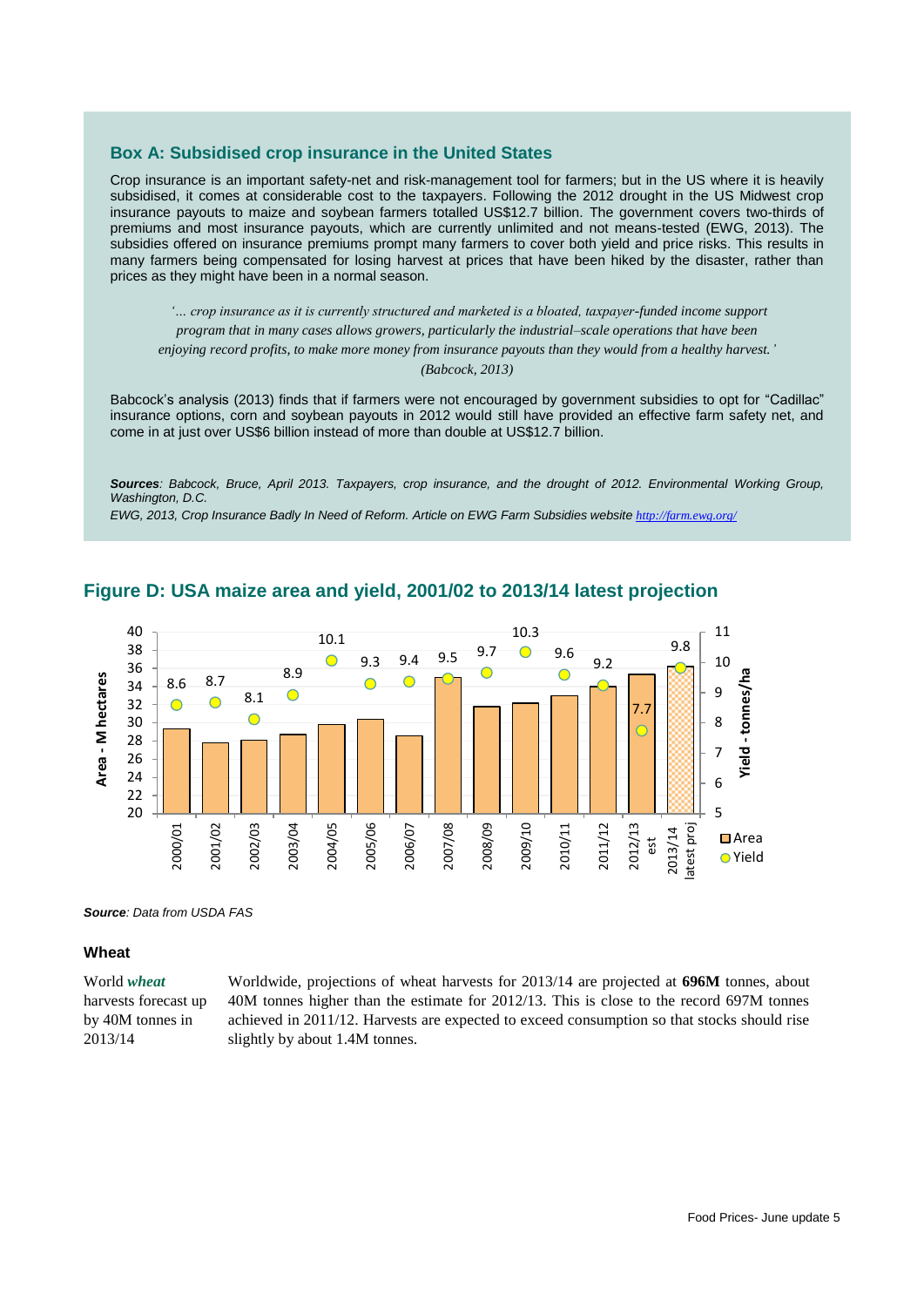![](_page_5_Figure_0.jpeg)

## **Figure F: World wheat production, consumption, exports, ending stocks and stock ratios, 2005/06 to latest 2012/13 projection**

*Source: Data from USDA WASDE and USDA FAS. Note: STUR is the Stock-to-use ratio, expressing ending stocks as a percent of total consumption.*

#### <span id="page-5-0"></span>**Rice**

*Rice* Record harvest expected for 2013/14 *Rice* harvests for 2013/14 are forecast to reach **479M** tonnes, some 9M tonnes higher than in 2012/13, which was itself a record. Production is projected to outpace consumption by some 5M tonnes, so that both stocks and stock-to-use ratios are projected to rise for 2013/14, see Figure G.

## **Figure G: World rice production, consumption, exports, ending stocks and stock ratios, 2005/06 to 2012/13 latest projection**

![](_page_5_Figure_6.jpeg)

*Source: Data from USDA WASDE and USDA FAS. Note: STUR is the Stock-to-use ratio, expressing ending stocks as a percent of*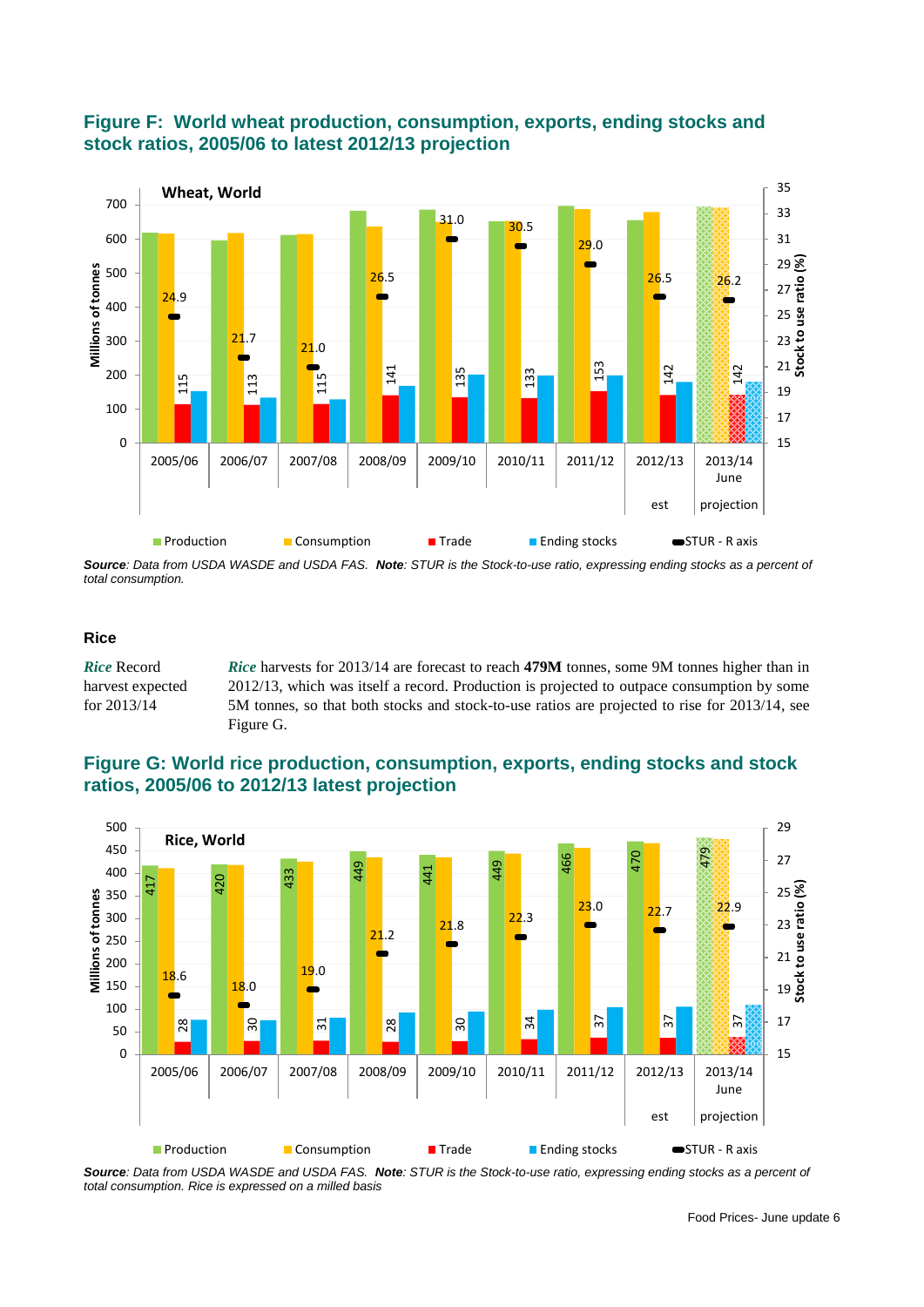### <span id="page-6-0"></span>**Cereals prices on world markets**

#### *Maize futures*:

Sharp price falls in late March, early April

Given the prospects for large harvests this year, it is not surprising that maize futures prices have fallen since April: they are now some US\$60 a tonne lower than the peaks reached in mid-2012 when it became clear the US maize crop had failed. At around US\$265 a tonne, maize futures are about US\$33 below spot prices, see Figures H and K.

## **Figure H: Chicago (CBOT) Corn Futures: US cents/bushel, 12 months to Jun 19, 2013**

![](_page_6_Figure_5.jpeg)

*Source: BBC Market data. US\$/tonne added. Note: Shaded area represents new data for this update.*

#### *Wheat futures* continue slow decline: now US\$94 below July 2012 shock

(Surprisingly) *Wheat futures* are *cheaper than* those for *maize*

*Wheat futures* have fallen slightly since March. They stand at US\$253 a tonne, US\$70 below spot prices: see Figure H. They are close to a US\$100 a tonne less than they were August/September 2012.

Surprisingly, wheat future prices have now dropped below those for maize. This is very unusual, as maize tends to be sold at a discount to wheat.

In spot markets from January 1908 to June 2013 in less than 8% of months (97/1,266 months) was the maize price above that of wheat. In the futures markets too it is unusual; indeed when maize futures prices climbed above those of wheat in 2011 for the first time in more than 25 years, it made the news<sup>1</sup>. Despite this, spot prices for wheat have not dipped below those for maize since 1996: see Annex A.

<sup>1</sup> Poole, James, June 8, 2011. Corn Futures Costlier Than Wheat in Chicago for the First Time Since 1984. Bloomberg. <http://www.bloomberg.com/news/2011-06-07/corn-futures-costlier-than-wheat-in-chicago-for-the-first-time-since-1984.html>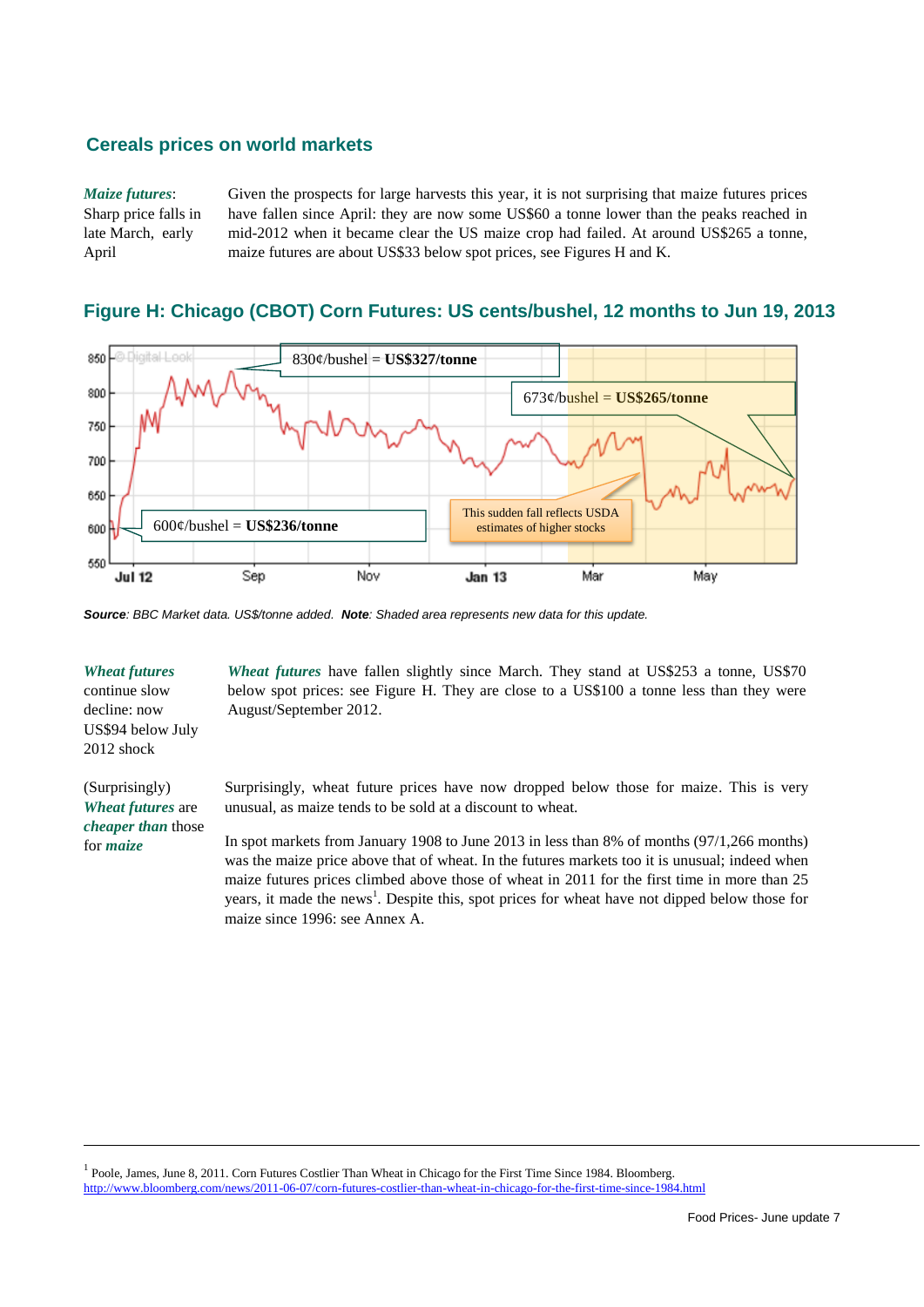## **Figure J: Chicago (CBOT) Wheat Futures: US cents/bushel, 12 months to June 19, 2013**

![](_page_7_Figure_1.jpeg)

*Source: BBC Market data. US\$/tonne added. Note: Shaded area represents new data for this update.*

*Little change in spot prices for maize and wheat* *Spot prices for maize and wheat* were at **US\$298** and **US\$323** a tonne, respectively, in mid-June 2013 — see Figure G.

Though prices over the last few months look to be levelling out rather than dropping, both maize and wheat prices are well below the peaks they reached in 2012 on the back of the drought in the US Mid-West.

Maize prices by week ending June 14 2013 were some US\$45/tonne lower than the peaks reached in July 2012, while wheat prices were some US\$60/tonne lower than their peaks in November 2012.

![](_page_7_Figure_7.jpeg)

#### **Figure K: Maize and wheat weekly spot prices from Mar 2012 to June 14, 2013**

*Source: FAO ESC.*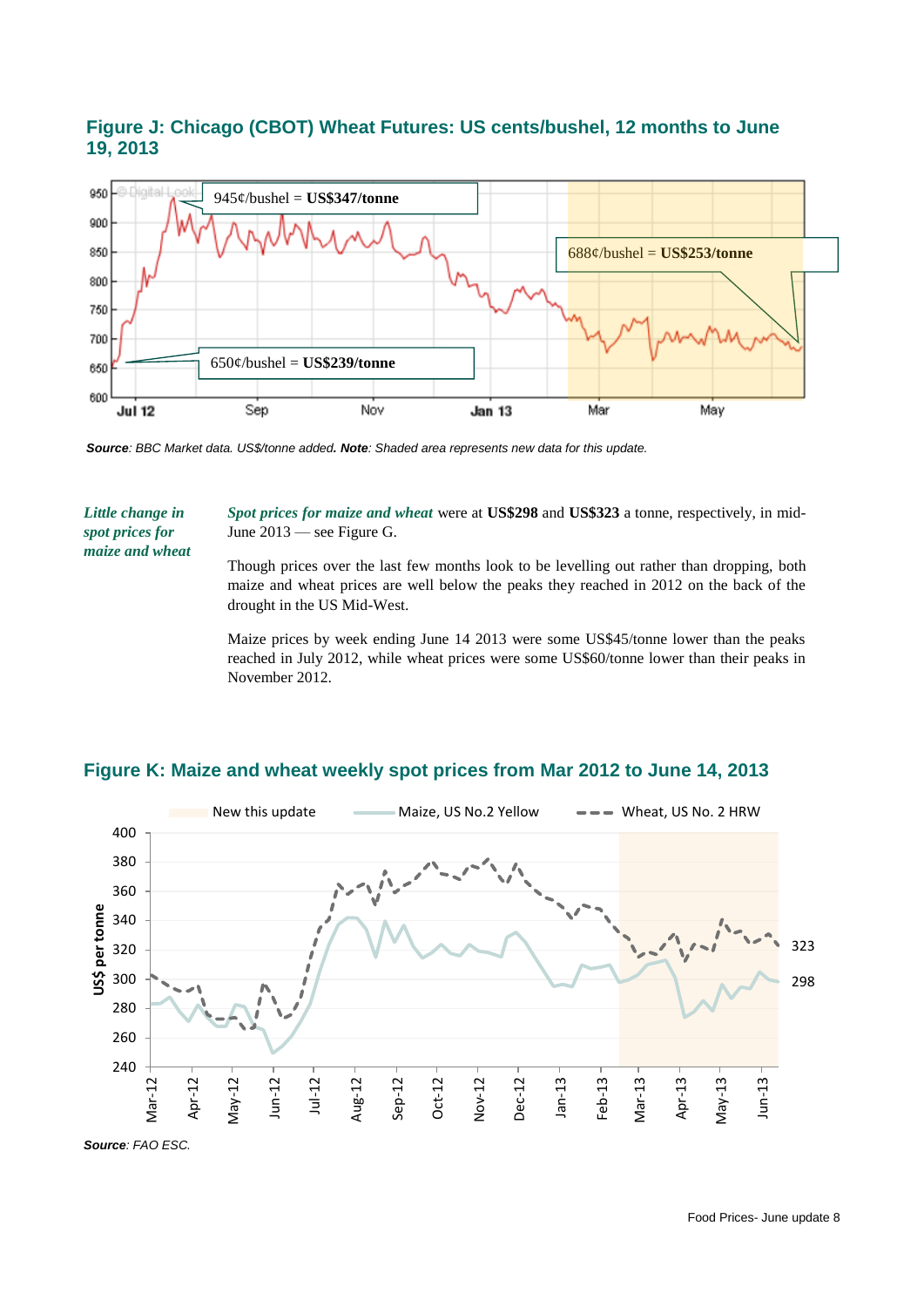*Thai rice prices* high, dropping slightly

*Thai rice prices*, which changed little for over a year, have dipped over the last few months, falling by about US\$50 to US\$70 per tonne since February 2013. At US\$548 a tonne for 100%B and US\$516 a tonne for A1 Super in the week ending June 14 2013, they remain relatively high.

Thai prices may be falling, at long last, as the government sells off the very large stocks built up under the paddy pledging price support scheme<sup>2</sup>.

![](_page_8_Figure_3.jpeg)

## **Figure L: Rice prices, March 2012 to May / June 2013**

*Source: FAO GIEWS. Note: Prices are monthly; Thai prices run to June 2013, Indian and Vietnamese prices to May 2013.*

Meanwhile, rice export prices from India and Vietnam have fallen below Thai prices since early 2012: around the time that the Thai paddy pledging scheme saw rice that might have been exported diverted to government stores. [This is discussed in more detail in the Annual Review of 2012/13.

In May, 2013, 25% broken rice from Thailand was some US\$552/tonne, about US\$134 a tonne more than Indian rice of a comparable grade (being exported at some US\$418/tonne) and US\$200/tonne more than the comparable Vietnamese variety selling at US\$352 per tonne.

It is hard to imagine that these price differences for similar grades of rice can persist for long. Increasingly the world market for ordinary grades of rice is being marked by the Indian and Vietnamese prices. Thai prices will sooner or later fall towards these new benchmarks*.* 

 $2$  Detail of the Thai rice pledging programme is available in the ODI food prices Annual Review of 2012/13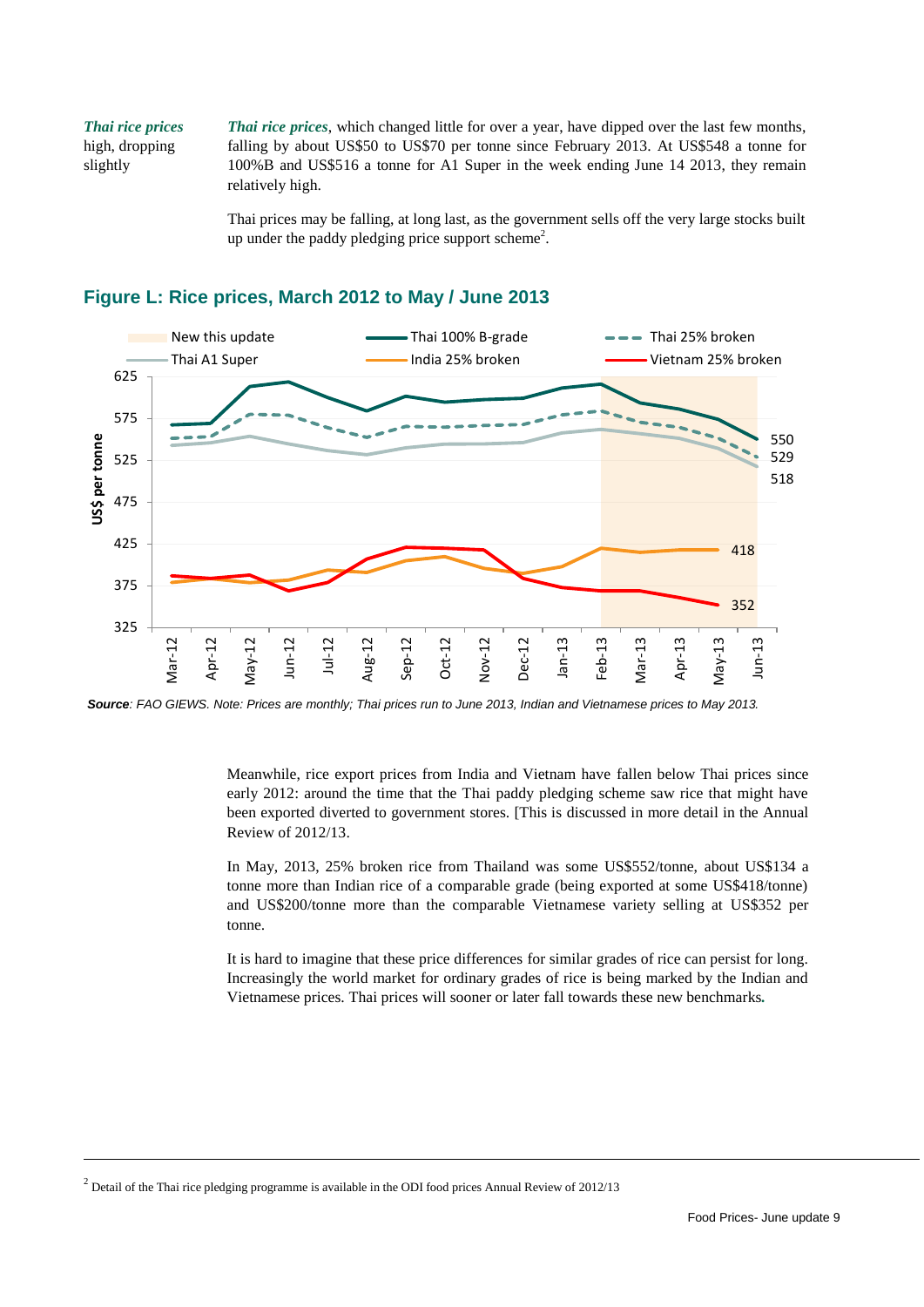# <span id="page-9-0"></span>**Annex: Long term relation of maize to wheat prices**

On average from January 1908 to June 2013, the maize price has been 78% of the wheat price, see Figure A2a.

The difference seems to be narrowing a little, since over the last 5 years from July 2008 to June 2013, it has been 84% of the wheat price, while over the last 2 years from July 2011 to June 2013, it has been 92%. This presumably reflects the increasing demand for maize for a widening range of uses, above all ethanol distilling.

### **Figure A1: Monthly US maize and wheat prices, January 1908 to June 2013**

![](_page_9_Figure_4.jpeg)

#### **Figure A2: Maize price expressed as a percent of the wheat price**

![](_page_9_Figure_6.jpeg)

#### **a) Monthly: January 1908 – June 2013**

Great depression